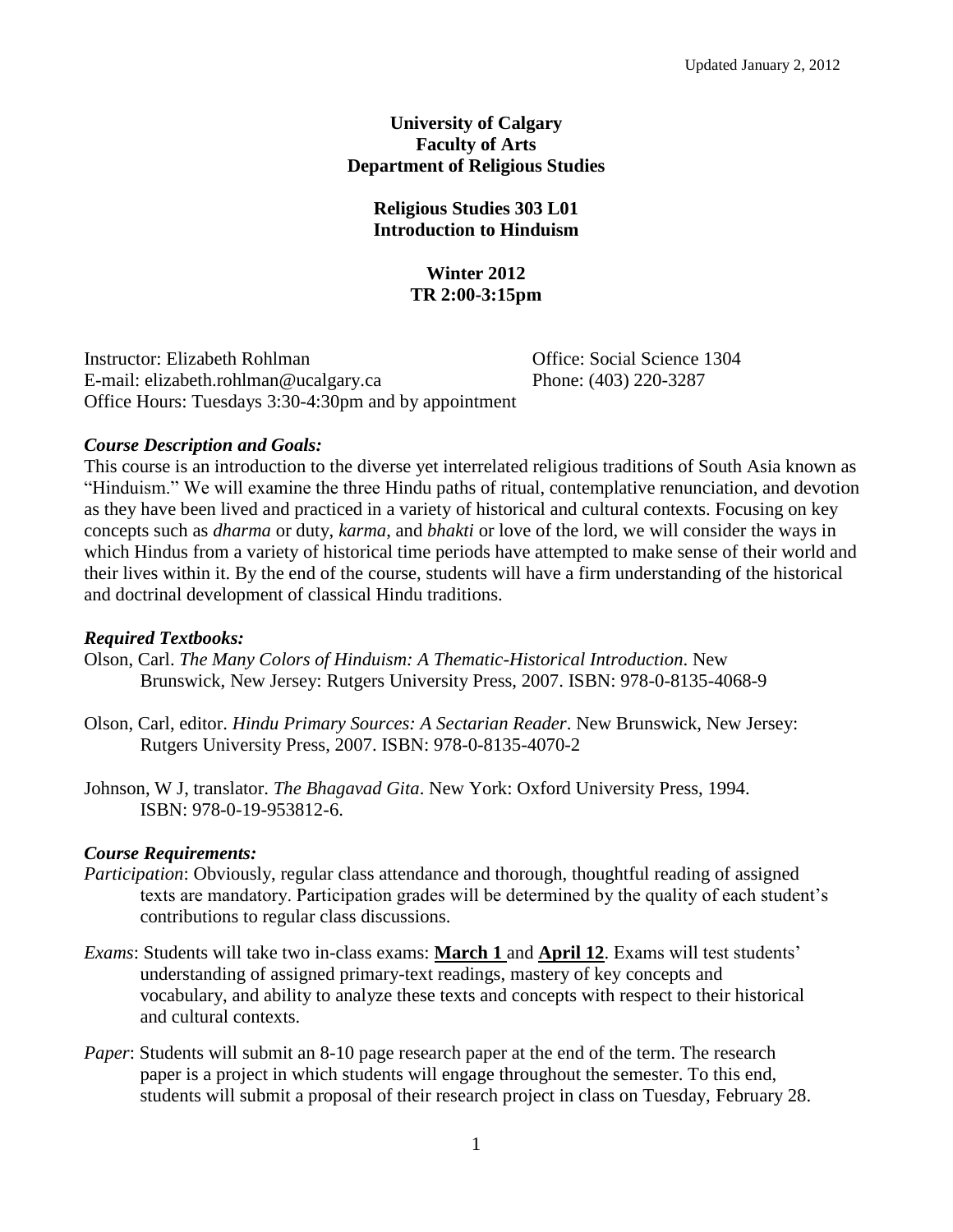While the proposal itself is not graded, failure to submit a proposal will result in a deduction of one full letter grade from your term paper (that is, a  $B+$  will become a  $C+$ ). Term papers are due **Monday, April 16 by 4 pm**.

Instruction on research proposals, research methods and resources will be discussed in class throughout the term. Research papers will be assessed on the basis of both content and presentation. Poor quality writing (e.g., excessive grammatical errors) or careless presentation (e.g., excessive typos) will result in lower grades. With respect to this policy, students should note the University's policy on Writing Across the Curriculum, exaction E.2 of the University Calendar.

All exams and assignments are to be taken or handed in on the assigned dates. Make-up exams and deadline extensions will only be given in cases of documented emergency. In the case of a missed exam, students **must** contact the instructor no later than 24 hours after the missed exam.

# *Grading:*

Final grades will be calculated as follows:

| Participation:               | 10%      |
|------------------------------|----------|
| Exam $1$ :                   | $40\% *$ |
| Exam $2$ :                   | $10\% *$ |
| Research Paper (8-10 pages): | 40%      |

Students must receive passing grades on all assignments in order to pass this course.

*\* Students may choose to count their highest exam grade as 40% of their final grade. For instance, students who receive a higher grade on Exam 2 may choose to count that as 40% of the final grade, in which case Exam 1 will be worth 10% of the final grade.* 

\* \**There will be no Registrar scheduled final exam for this course*.

A final letter grade will be assigned based on the following scale:

| A+        | 96-100%     | $90 - 95%$  |    | 85-89%   |
|-----------|-------------|-------------|----|----------|
| $B+$      | 80-84%      | 75-79%      | В- | 70-74%   |
| $C_{\pm}$ | $65 - 69\%$ | $60 - 64\%$ |    | 55-59%   |
| ' )+      | 53-54%      | 50-52%      | F  | $< 50\%$ |

## *Academic Honesty:*

Students should familiarize themselves with University policy regarding "Intellectual Honesty" and "Integrity in Scholarly Activity." In particular, note the University's definition of plagiarism 9section K.2.1 of the University Calendar). Ignorance of proper citation practices does not excuse plagiarism. All instances of plagiarism or cheating in this class will be handled as per the University's policies on academic misconduct.

## *Syllabus:*

A complete syllabus, including a schedule of readings, will be distributed in class.